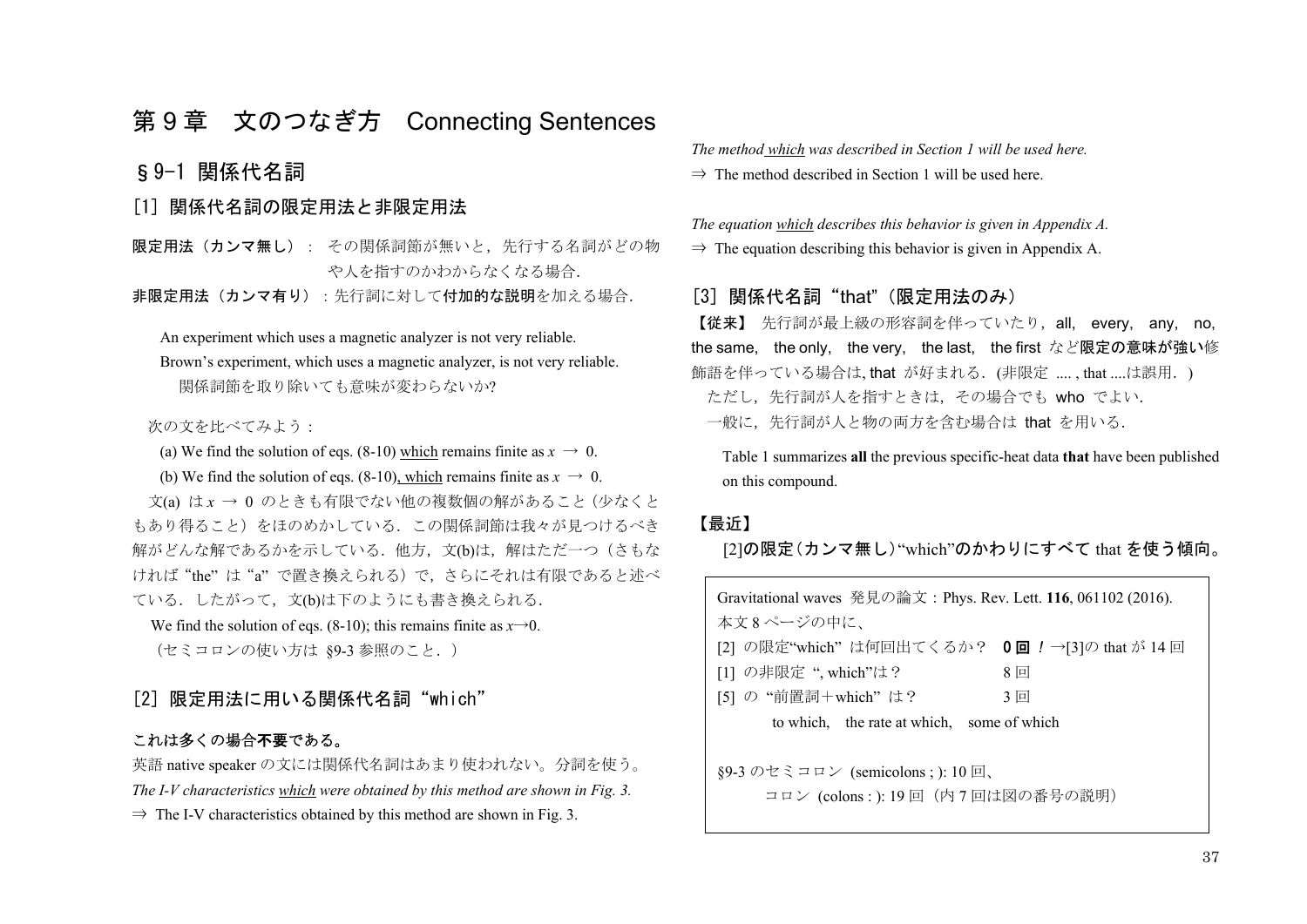# [4] 関係代名詞の先行詞

### 関係代名詞がどの名詞(先行詞)を指すか直ちにわかるようになっていること.

### (1) 関係代名詞を先行詞の直後に置くのが原則.

 One then obtains periodic solutions to the dynamical equations, *which* agree with those found by Jones.

Jones は方程式を見つけたのか,あるいは解を見つけたのか?

- ⇒ ...equations; **these equations** agree ...
- ⇒ ...equations; **these solutions** agree ...
- (2) 節全体を先行詞とする which の使い方は避ける.

 Pauling assumed two kinds of constituent atoms to be set as nearest neighbors, *which* is supported by the fact that ...

⇒ Pauling assumed two kinds of constituent atoms to be set as nearest neighbors. **His assumption** is supported by the fact that ...

### [5] 前置詞の目的語としての関係代名詞

However, the extent **to which** Ca influences these properties is still a controversial issue.

(Exercise 9-1) カッコ内に最適な関係代名詞を(必要ならカンマや前置詞加 えて)書け.

- 1. The phase diagrams, ( ) these applications are based, are reviewed in one paper.
- 2. It appears to be one of the few places in physics () there is a rule ( ) can be stated very simply, but ( ) no one has found a simple and easy explanation.
- 3. Composite objects, in circumstances () they can be considered as a single object, behave like a Bose particle if they contain an even number of Fermi particles.

# §9-2 連結詞

文を論理的につなぐための「連結詞」には,接続詞 (if, and, because など) や 接続副詞 (however, furthermore など) がある.

### [1] 連結詞の重要性

 次の文はファインマンのある教科書からの引用である.前後の文を論理的 に,そして有機的につなぐための語句(太文字)が,頻繁に用いられている. これらの語句が切れ味よい,説得力のある文章を作る上での決め手ともなる.

More surprising is the Meissner effect. If a solid (simply connected) piece of superconducting material is placed in a magnetic field and then cooled below the critical temperature, the magnetic field is pushed out of the superconductor. Technically**,** some lines might be trapped in the object, because some parts reach the superconducting state before others. Furthermore, if the magnetic field is strong enough, it might not be pushed at all. In such a case, the material does not become superconducting. Its resistance and specific heat are normal. Because of its magnetic domains, iron cannot be cooled into superconductivity.

 R.P. Feynman: *Statistical Mechanics*: A Set of Lectures (Benjamin, Reading, Massachusetts, 1972) Chap. 10.

Truman's law: If you cannot convince them, confuse them. Bumper Sticker: If all else fails, lower your standards. Cole's law: Thinly sliced cabbage. Cole's Axiom: (axiom: an established rule or principle 公理) The sum of the intelligence on the planet is constant; the population is growing.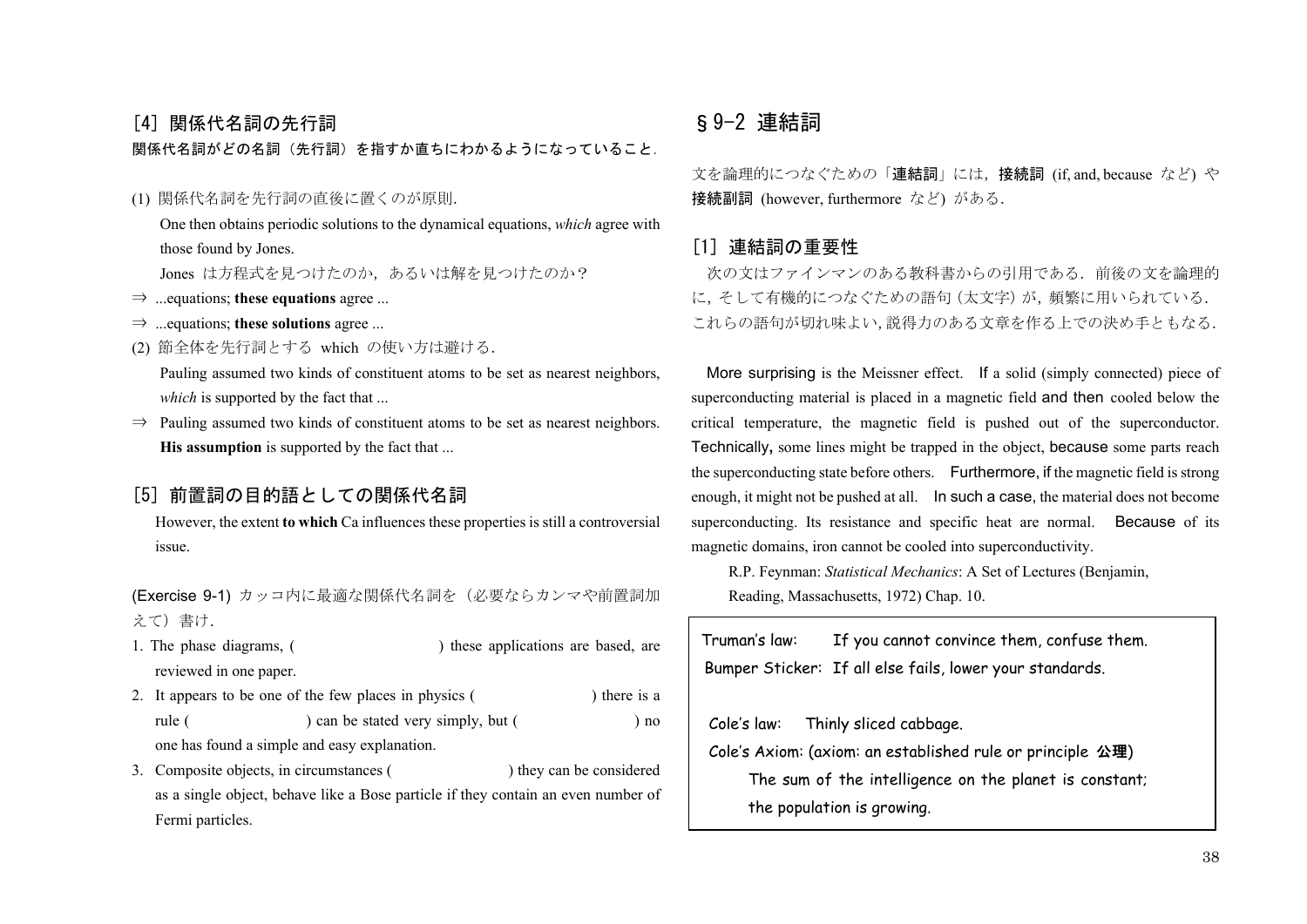### [2] よく使う連結詞

- 原因・理由や条件・仮定とその結果を結ぶもの
- (接続詞) because, since, if, provided (that)
- (副詞) therefore, thus, hence, consequently, accordingly, naturally, obviously, clearly
- (副詞句他) as a result, as a consequence, in this way, as long as

#### 同列の内容を結ぶもの

- (接続詞) and, or
- (副詞) furthermore, moreover, besides, also first, second, third
- (副詞句他) in addition, in particular, as mentioned earlier not only ... but also ..., at the same time, for example

#### 反対の内容を結ぶもの

(接続詞) but, while, whereas, though, although, even though (副詞) however, nevertheless, otherwise, conversely (副詞句他) on the contrary, in contrast, on the other hand, in spite of, despite ("*despite of ...* " は誤用!)

#### 注意を要する語句:

1. because, since

 "because" は理由をはっきり述べ,因果関係を明らかにする. "since" は少し軽い感じ.特に読者も知っているような理由を述べるときに 適当.

理由を表す接続詞の "as", "so", "for" は用いない方がよい.

2. *And, But*: 文頭には用いないこと.

 文を "and", "but", "so" で始めないようにしなさい. "And"の代わりに "moreover" あるいは "further" を使い, "But" の代わりに "however" あるいは "nevertheless" を使いなさい. "So" の代わりに "therefore" あるいは "hence" を使いなさい. (A.J. Leggett)

#### 3. then:文頭で「それゆえ」**,**「だから」の意味に用いるのは誤り.

"Then" は時間的順番を表すのに用いる.あるいは条件節を受けて用いる.

 "Then" で文を始めることには注意してください.これを "therefore"の意味 で使うことは正しくありません. 従って例えばつぎのようには書けません.

W:\*\* *" f(z)* is clearly analytic in the upper half-plane. **Then** we can replace .... " \*\* 一方つぎのような文は書いてもよろしい.

 " Let us suppose the series converges. Then we can replace ...." この場合の "then" は "therefore"を意味しません. その意味は " When (or If) we have supposed the series to converge, then we can ...." ということです.(A.J. Leggett)

4. First(ly), .... Second(ly), ... Third(ly), ... §5-2 (p. 21) でも述べたが "At first" を間違って使う日本人が多い。 "At first": 時間的順序.しかも後に最初と異なる展開があることを暗示する. (最初は...であったが、後で....となった。) At first, most of the scientific community believed that his discovery was real.

"First": 思考や記述の順番.

「まず第一に(First,)|>「次に(Next,)|>「最後に(Last,)」

5. however (接続副詞) 85-2 でも既に取りあげた.

 however, hence, thus, therefore, furthermore, accordingly, otherwise などは あくまで副詞である.二つの文を一つに結合するのには使えない. 接続詞 (because, although, if など) と用法を混同しないように.

W: \*\* *"The results are interesting, however, their interpretation is rather*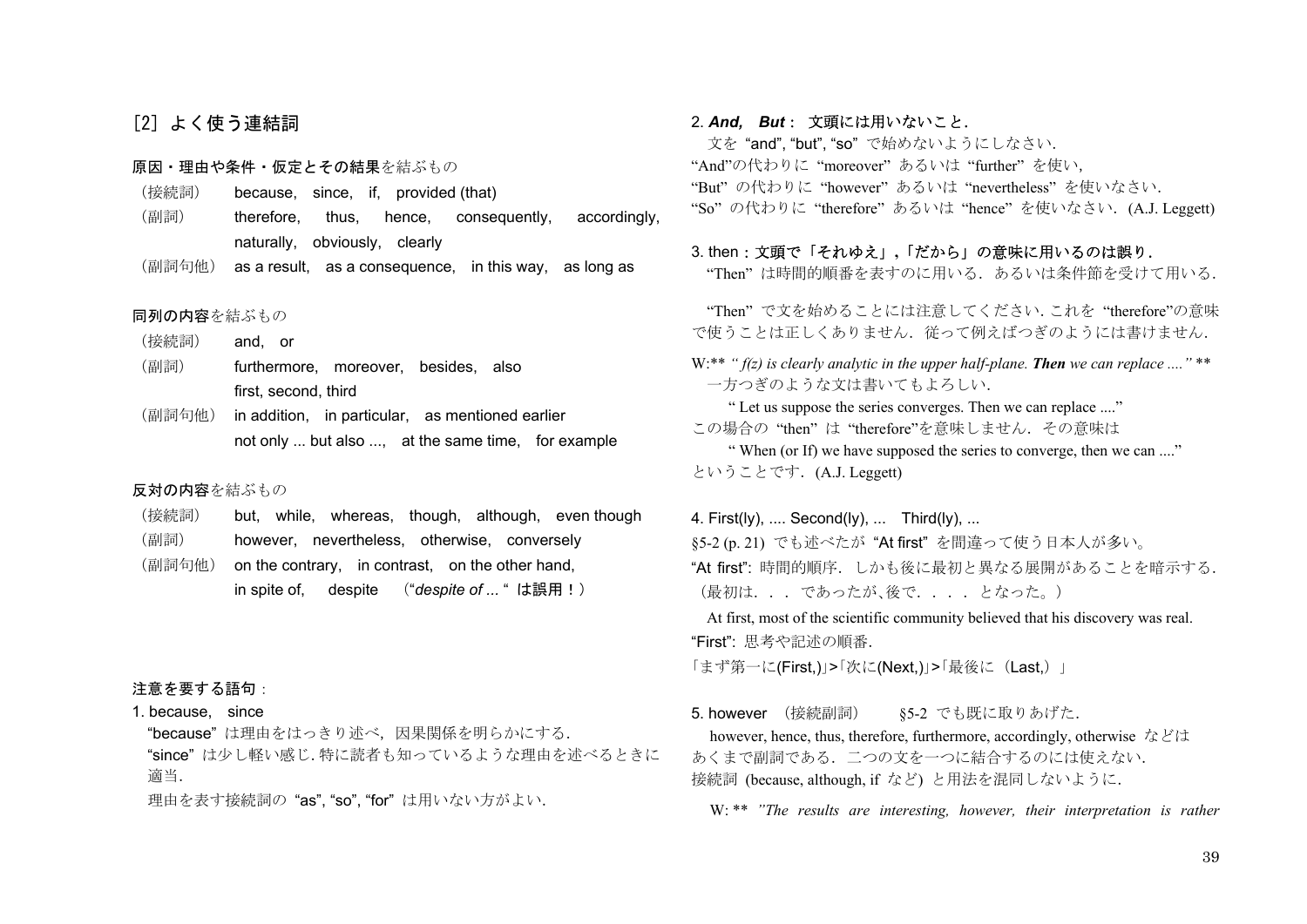*misleading ."\*\** 

- R: The results are interesting. However, their interpretation is rather misleading.
- R: The results are interesting; however, their interpretation is rather misleading.

セミコロンの用法はすぐ下で解説する.

 R: Although the results are interesting, their interpretation is rather misleading. (接続詞としての "however" は意味が異なる:You can act however you wish.)

6. on the other hand は同じ対象物に関する異なる事象説明に使う。 同じ人 物の右手を説明した後、それと異なる左手を説明するような場合に使う。 W: \*\* *The solution*  $\psi_1$  *is unstable. On the other hand, the solution*  $\psi_2$  *is stable.* "In contrast,"を使うべき

 R: This finding can be interpreted as implying the non-physical nature of the solution  $\phi_1$ . On the other hand, it could simply be interpreted as demonstrating the limitations of our method. (Glenn Paquette より引用)

(Exercise 9-2) カッコ内に最適な語句を下の語句群から選んで書きいれよ。

If an atom is exposed to radiation of a frequency much higher than the resonance frequency of (1 ) its *K* electrons, the dominant processes are Compton effect and photo-ionization. (2 ), for some purposes one is interested in the coherent scattering,  $(3 \t)$  the atom remains in its ground state, (4 ) the cross section for this is rather small.

語句群: however, although, in which, even,

# §9-3 セミコロンとコロン

### セミコロンを使おう!

1. セミコロン (semicolon ; ) は,ピリオドとカンマの中間程度の区切り. 二つの文が密接に関係していて別々の文にはしたくないが,一つの文にす ると長すぎたり焦点がぼけたりする場合に用いる.

The conference hall was too far to reach on foot; most of us went by bus. 接続副詞と組み合わせて使うのも有効:

A; however B. または A. However B. セミコロンのあとは小文字で続ける.

2. **コロン (colon : ) は,説明・列挙**に用いる.

There were two problems in the measurements: the first one was the degradation of the sample crystal at high temperatures and the second one was the distortion of the output signal at high frequencies.

コロンの続きは大文字・小文字いずれでもよい.

The actual behavior of a metal is very complicated: The metal electrons interact with the lattice, with the lattice vibrations, and with one another.

コロンのあとには完結した文章がこなくてもよい.

"the following" や "as follows" の後には必ずコロン.

(Exercise 9-3) Fill in the parentheses with appropriate colons and semicolons.

- 1. Despite its remarkable success, the quark model presents us with a great puzzle ( ) it has so far proved impossible to break up any hadron into its constituent quarks.
- 2. There were two problems in the measurements () we managed to solve both of them.
- 3. The uncertainty principle is expressed in the following form  $(\cdot) \Delta x \Delta p \geq \hbar$ .
- 4. The results are interesting ( ) however, the interpretation is rather misleading.